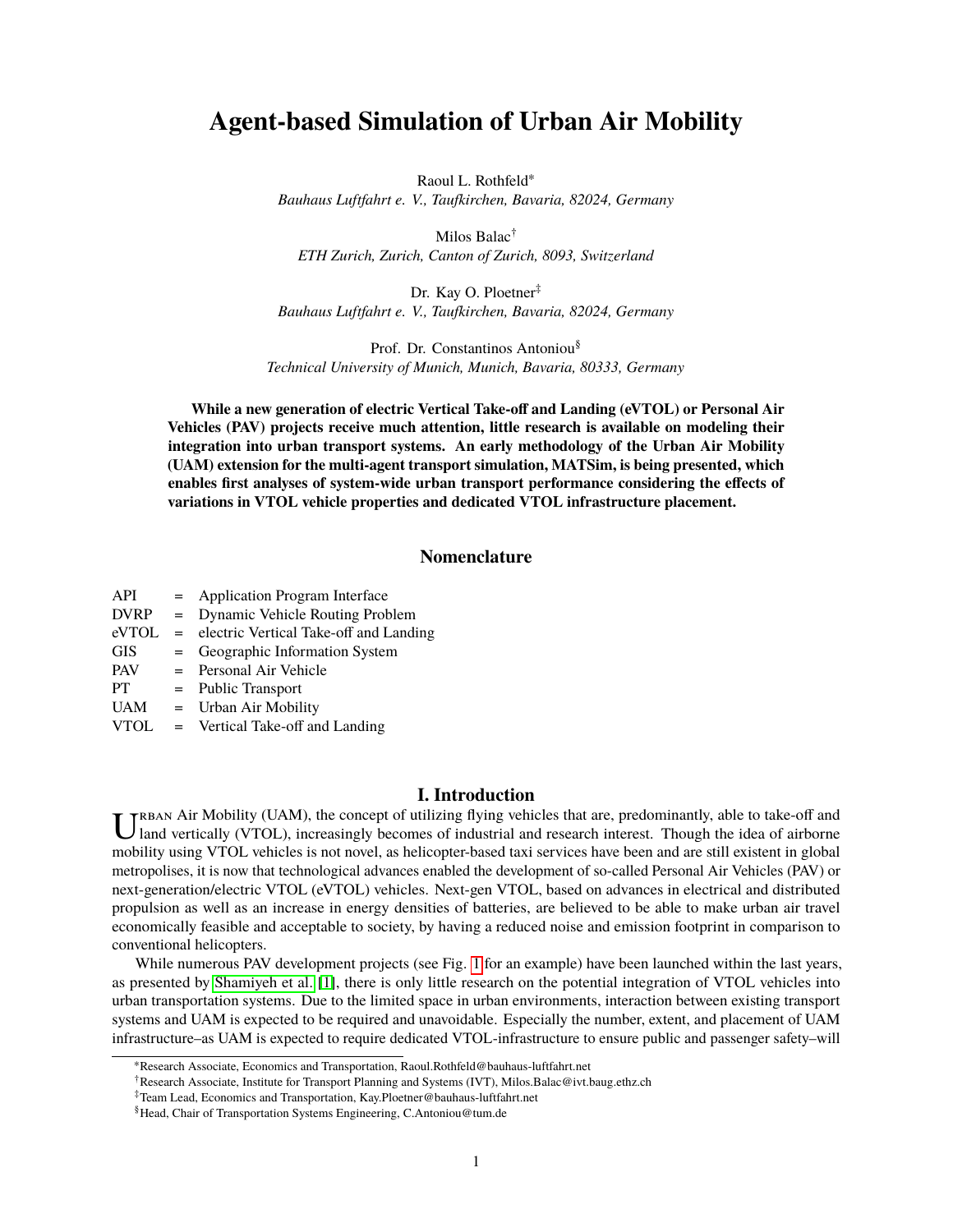<span id="page-1-0"></span>

**Fig. 1 Rendering of Airbus' CityAirbus, a four-seats wingless PAV concept**

necessitate integration and, thus, changes to existing, ground-based transport infrastructure. It is, hence, fundamental to understand and evaluate the effects of UAM introduction on an urban transport system-wide scale and in the context of different urban settings from around the world.

In order to perform system-wide analyses, existing ground-based transportation simulation frameworks must be extended with UAM modeling capabilities. For this, UAM vehicles, infrastructure, and airspace requires definition, modeling, and simulation. It is the intention to provide such modeling capabilities and enable system-wide transport analyses, especially with regards to modal shares and overall transport performance, with the–hereinafter–presented UAM extension for the open-source multi-agent transport simulation framework, MATSim [\[2\]](#page-9-1).

# **II. Literature Review**

Besides MATSim, there are other capable transport modeling frameworks, such as PTV Visum and TransCAD. PTV Visum, for example, utilizes the four-step modeling methodology for transport of (1) trip generation, (2) trip distribution, (3) mode choice, and (4) assignment; and, thus, is a trip-based, macroscopic model. TransCAD, on the other hand, utilizes geographic information system (GIS)-based travel demand modeling to provide multiple demand modeling methodologies, including the above-mentioned four-step approach, activity models, and sketch planning methods. MATSim [\[2\]](#page-9-1) uses a microscopic, activity-based methodology, where individual households have their trips chained and modeled as parts of larger daily activity patterns. While each framework has its distinct advantages and disadvantages in, e.g., run-time, data requirements, and features, MATSim has been selected for UAM modeling as it is a research-driven, open-source, extensible, and license-free transport-modeling tool. Further, MATSim proofed to be a highly versatile simulation framework that has already been used to model novel transport modes and futuristic transport settings.

Further, according to [Balac et al.](#page-9-2) [\[3\]](#page-9-2), MATSim has been the "only known attempt to simulate commercial flights using an agent-based approach, where both aircraft and passengers are modeled on an agent level". The inclusion of air travel in MATSim was done by [Grether](#page-9-3) [\[4\]](#page-9-3) with its focus on conventional, i.e. inter-city, commercial air transport with large passenger aircraft. An introduction of UAM, with its small-scale vehicles and intra-city operations, thus, poses novel challenges for MATSim integration. With the introduction of autonomous vehicle simulation within MATSim [\[5,](#page-9-4) [6\]](#page-9-5), as [Balac et al.](#page-9-2) [\[3\]](#page-9-2) states, the foundation for the introduction of UAM in MATSim has been set. Under the assumption of on-demand operational models for UAM, the transport modeling of VTOL vehicles mirrors that of autonomous ground-based taxis. Thus, the UAM extension for MATSim is also based on the Dynamic Vehicle Routing Problem (DVRP) MATSim contribution by [Maciejewski](#page-9-6) [\[7\]](#page-9-6).

As mentioned, MATSim uses an agent-based demand and traffic assignment method, where each agent has plans. Plans are, as [Ziemke et al.](#page-9-7) [\[8\]](#page-9-7) describes, a "chain of activities (e.g. home–work–shop–home), including their locations and end times". The plans are fulfilled using transport, by road network or public transport schedules, which have to be provided as input data together with a population definition. Within execution loop of MATSim (see Fig. [2\)](#page-2-0), three major recurring events make up the main functionality of MATSim: (1) the mobility simulation (mobsim), (2) scoring, and (3) re-planning. The mobility simulation executes each agent's plan using the provided transport network–potentially causing partially high network loads, i.e. traffic congestion. During scoring, all executed plans are given a score by utility functions based on their plan's simulated performance. Finally, agents might re-plan their day by switching to an alternative plan or creating new ones utilizing different routes or modes of transport. This process is repeated until the system nears a Nash equilibrium-like state, were–as [Ziemke et al.](#page-9-7) [\[8\]](#page-9-7) describes it–the further development of agents' plan scores is "sufficiently relaxed".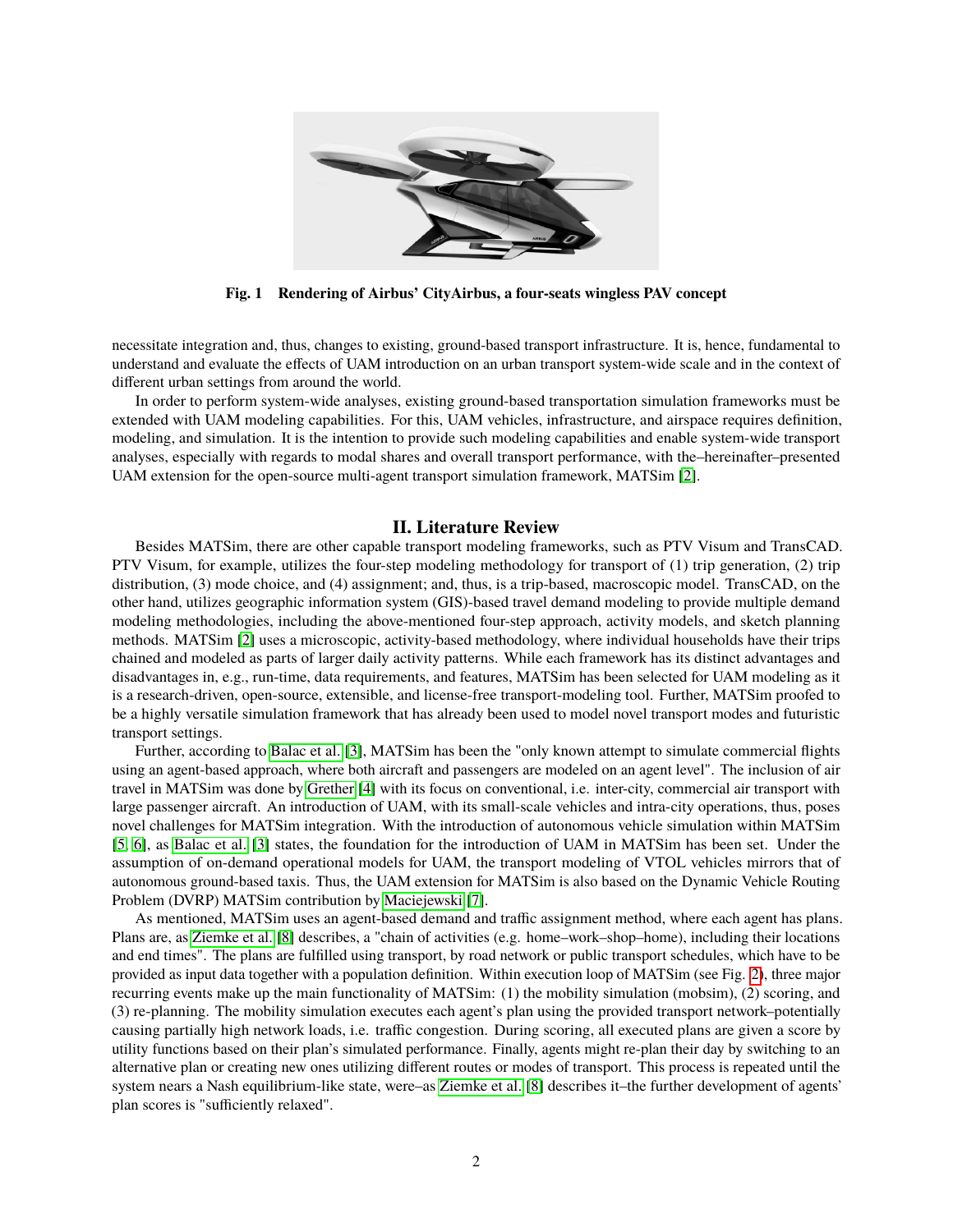<span id="page-2-0"></span>

**Fig. 2 MATSim execution loop with numbered controller events [\[9\]](#page-9-8)**

The major distinction between these autonomous ground-based vehicles and the introduction of UAM are: (1) the requirement of VTOL infrastructure for operation instead of roads, (2) the usage and management of urban airspace and aerial networks, and (3) the introduction of varying fleet properties and a fleet mix, i.e. different combinations of vehicle properties, such as speed, range, and maximum payload. In contrast to the modeling of conventional vehicles, not all VTOL vehicles are able to fulfill any given agent's trip, as there are great variations in current VTOL projects with some having ranges of less than 50 km [\[1\]](#page-9-0). Thus, the UAM extension provides the ability to define properties of potential on-demand VTOL vehicles and infrastructure. Additionally, the results of a stated preference survey for the Munich metropolitan region including autonomous flying taxis by [Fu](#page-9-9) [\[10\]](#page-9-9) and the methodology for positioning UAM infrastructure as presented by [Fadhil](#page-9-10) [\[11\]](#page-9-10) have partly been integrated within the UAM extension in MATSim. For further guidance, the implementation of public transport into MATSim by [Rieser](#page-9-11) [\[12\]](#page-9-11) has often been consulted.

# **III. Methodology**

The UAM extension of MATSim relies on the previous work of [Maciejewski](#page-9-6) [\[7\]](#page-9-6) on dynamic vehicle routing (DVRP), which provides modeling of one-way, autonomous, and on-demand vehicle usage, and makes extensive use of its API. In its current version, v0.2.3, the UAM extension provides three major building blocks for any potential UAM implementation: the UAM infrastructure, vehicles, and airspace usage.

#### <span id="page-2-1"></span>**A. UAM Infrastructure, Vehicle, and Network Modeling**

While road-able PAV concepts exist, which describes the ability to take-off from and land on common road infrastructure, the majority of concepts requires dedicated infrastructure for take-off and landing (see  $[1, 11]$  $[1, 11]$  $[1, 11]$ ) and will be subject to similar regulations and specifications as conventional helicopter landing sites. As for VTOL infrastructure, its position and capacity have been identified as the main characteristics. Thus, for dedicated VTOL landing sites–i.e. UAM stations–the following properties have been implemented within the UAM extension:

#### *Properties of UAM Stations*

- Unique identifier (e.g. unique string or consecutive numbers)
- Location (i.e. the MATSim network link, to which the station is connected)
- Vehicle capacity (i.e. capacity for simultaneous VTOL operation)

Despite the various PAV archetypes and great variations between the concepts regarding performance proclamations (see [\[1\]](#page-9-0)), first key PAV properties could be identified: The following parameters have, thus, been implemented in the current UAM extension version:

#### *Properties of UAM Vehicles*

- Unique identifier (e.g. unique string or consecutive numbers)
- Initial location (i.e. unique identifier of overnight-parking UAM station)
- Passenger capacity (i.e. maximum number of simultaneous passengers)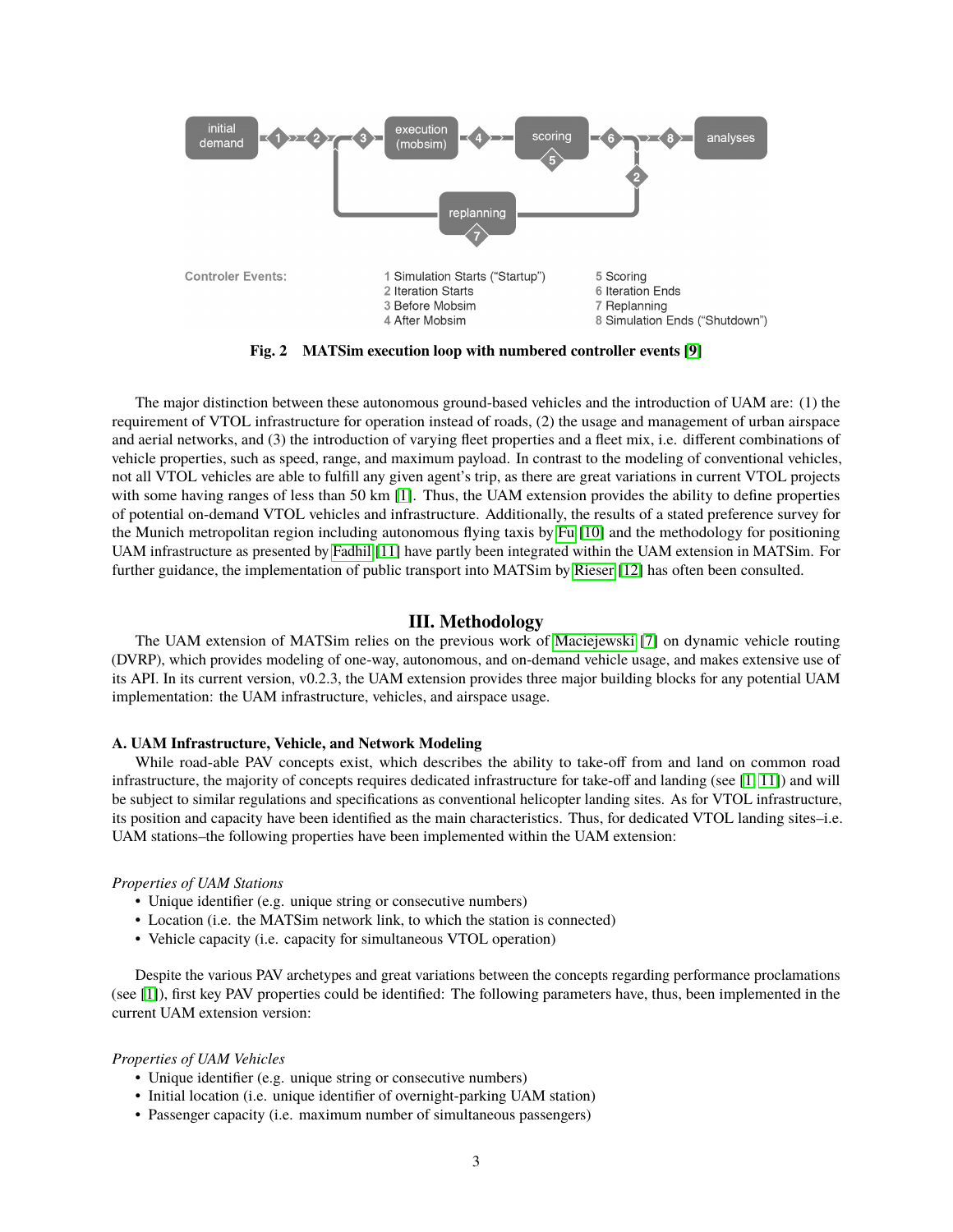- Cruising speed (i.e. maximum horizontal flight speed)
- VTOL speed (i.e. maximum vertical ascent/descent speed)
- Maximum range (i.e. maximum distance between take-off and landing stations)
- Operating start and end times (i.e. earliest and latest time of day for vehicle usage)

In the current implementation, UAM vehicles can utilize airspace by traveling along predefined air routes (links) and way-points (nodes), which mirrors the implementation of MATSim's road network (see [Rieser et al.](#page-9-12) [\[13\]](#page-9-12)). Thus, the UAM network provides the same basic characteristics as conventional MATSim road networks:

### *Properties of UAM Networks*

- Nodes
	- **–** Unique identifier (e.g. unique string or consecutive numbers)
	- **–** Location and height (i.e. *x*, y, and *z* coordinates)
- Links
	- **–** Unique identifier (e.g. unique string or consecutive numbers)
	- **–** Origin and destination nodes (i.e. unique identifiers of the connected nodes)
	- **–** Length (i.e. to be flown distance between the connected nodes)
	- **–** Throughput capacity (i.e. number of vehicles that can traverse the link within a pre-defined time frame)
	- **–** Maximum, free-flowing speed (i.e. maximum allowed/possible cruise speed)

Currently, additional road link parameters, such as the number of lanes and allowed modes, remain fixed for UAM networks with one lane and UAM being the only allowed mode, respectively. Despite using the same notation as MATSim's road network, the UAM network follows a distinct, suggested encoding–as illustrated in Fig. [3.](#page-3-0)

<span id="page-3-0"></span>

**Fig. 3 Illustration of current UAM network encoding, adapted from [Rieser](#page-9-11) [\[12,](#page-9-11) p. 71]**

Two nodes, one ground- and one flight-access node, together represent a UAM station. The connecting links between those two nodes, the so-called station link, serves as the anchor for the previously describes UAM stations and should have a sufficiently short length as to avoid inflicting noticeable travel time. The ground access node is used to connect the UAM station to the conventional road network, e.g. by including one or more roads from existing road nodes in proximity. The flight access node of the UAM station is used to connect the station to one or more flight levels, which are nodes positioned directly above the flight access node (i.e. inheriting the flight access node's *x* and y values, yet increasing the *z* value for altitude). Flight level nodes represent the transition point from vertical flight (VTOL) to horizontal (cruising) flight and connect the UAM station to the wider UAM network that is now modeled similarly to road networks.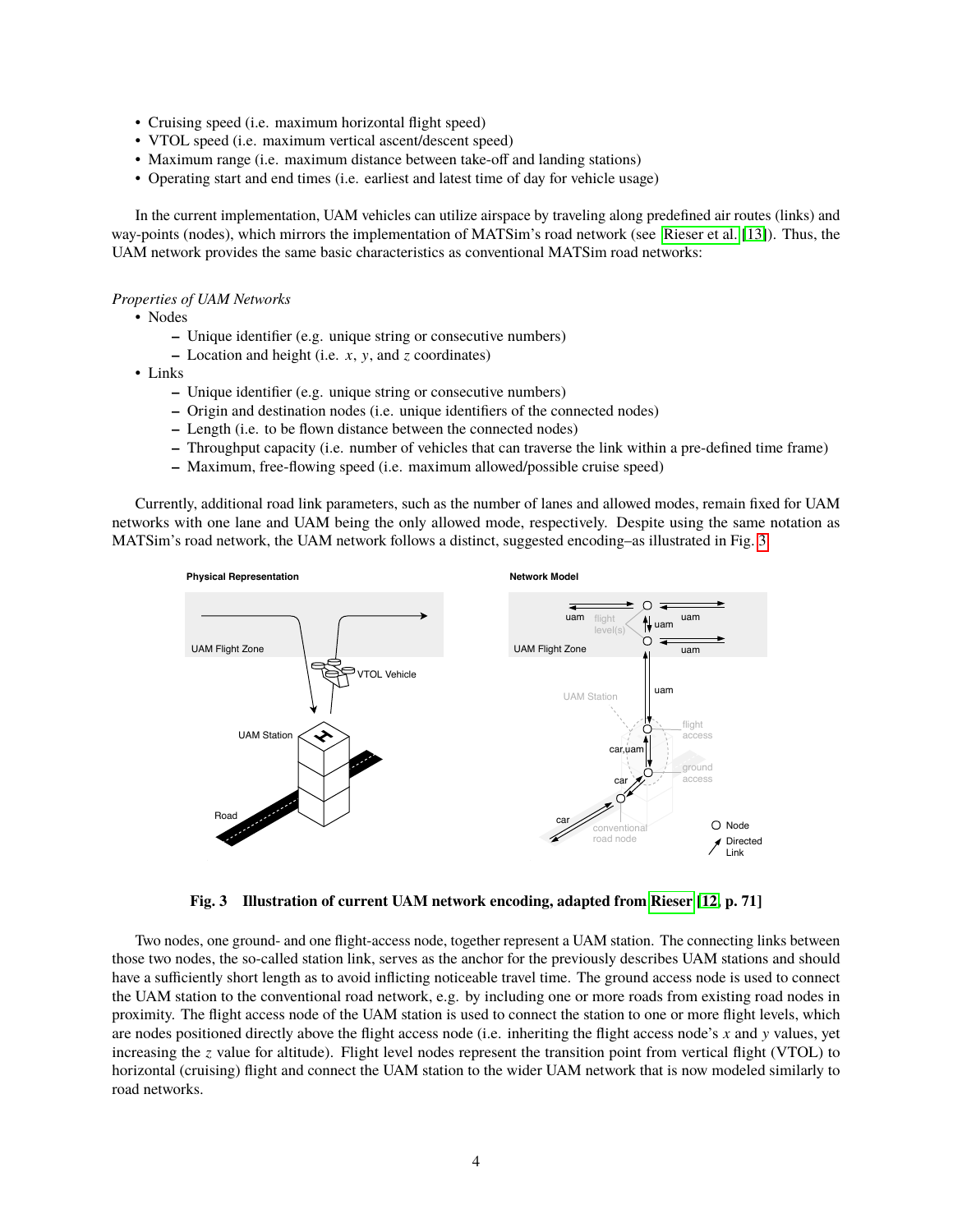#### **B. UAM Operation Modeling**

UAM vehicles are dynamically routed and dispatched to UAM stations during the simulation. Upon an agent's departure from an activity/facility, for which a newly developed DepartureHandler is registered, the agent requests a UAM vehicle. Currently, upon receiving a vehicle request, the dispatcher assigns the first-available, closest UAM vehicle to the requesting agent. During the agent's access leg, i.e. the agent's travel to the departure UAM station, the assigned UAM vehicle is being sent to the departure UAM station if necessary. If no vehicle is available, the UAMDispatcher puts the request into a queue and checks at each simulation time step whether some UAM vehicle has become available. In case the agent arrives at the departure UAM station before the UAM vehicle does, the agent will wait until the assigned vehicle has landed. On the other hand, if the vehicle arrives before the agent, the vehicle will also wait for the agent to board the UAM vehicle before departing to the destination station.

The registered DepartureHandler utilizes DVRP's PassengerEngine [\[7\]](#page-9-6), which provides a method to pre-book transportation for a certain place and time. While the current booking implementation is simplistic (first-available, nearest UAM vehicle), this implementation allows for pre-booking at any time during the simulation, thus, enabling the development of more elaborate booking, assignment, and dispatching algorithms in later development stages.

At the beginning of a simulation, all UAM vehicles are added by utilizing the DVRP package [\[7\]](#page-9-6), which allows the UAM vehicles to be simulated on the network and be dynamically routed. Each vehicle is initialized with a schedule (i.e. tasks the vehicle has to perform) that contains a continuous UAMStayTask, a task which instructs the vehicle to stay at its current UAM station and await potential vehicle assignments. Together with the UAMStayTask, the following tasks have been defined, which can be part of a UAM vehicle's schedule:

- UAMStayTask (vehicle has to stay at its current link, from defined start and end times)
- UAMFlyTask (extends DVRP's DriveTask and contains the flight path and the set of requests the vehicle has to serve)
- UAMDropoffTask (contains the start and end times and location (network link) of passenger drop-off)
- UAMPickupTask (contains the start and end times and location (network link) of passenger pick-up)

The schedules of UAM vehicles are never-ending, meaning that the vehicles are never removed from the simulation, as that is the default DVRP behavior for vehicle that have fulfilled their schedule. Thus, the last task of any UAM vehicle schedule is always a non-ending UAMStayTask. Upon being requested, a schedule task is appended to the assigned UAM vehicle's schedule. The schedule is populated with a UAMFlyTask to the originating or pick-up UAM station (if necessary), a UAMPickupTask at the originating UAM station, a UAMFlyTask to the destination UAM station, and a UAMDropoffTask at the destination station. Accordingly, the existing UAMStayTask is updated in order to reflect the current expected start time, and an additional UAMStayTask at the destination station concludes the schedule.

Passenger pooling within UAM vehicles can also be enabled in the current simulation version. Agents, who have the same origin and destination UAM stations, can be pooled into the same UAM vehicle as long as the vehicle has spare passenger capacity. In its current implementation, the UAM vehicle accepts all agent's requests for the same origin and destination pair from the moment of the first passenger's request until the UAMPickupTask commences at the pick-up UAM station.

<span id="page-4-0"></span>

**Fig. 4 Plan modification by UAM inter-modal router, adapted from [Rieser](#page-9-11) [\[12,](#page-9-11) p. 88]**

While the schedule task describes sections in the time plan of UAM vehicles, their routing is calculated within the re-planning phase of the simulation. For that, all stations in a pre-defined radius (see List. [1\)](#page-5-0) around the agent's current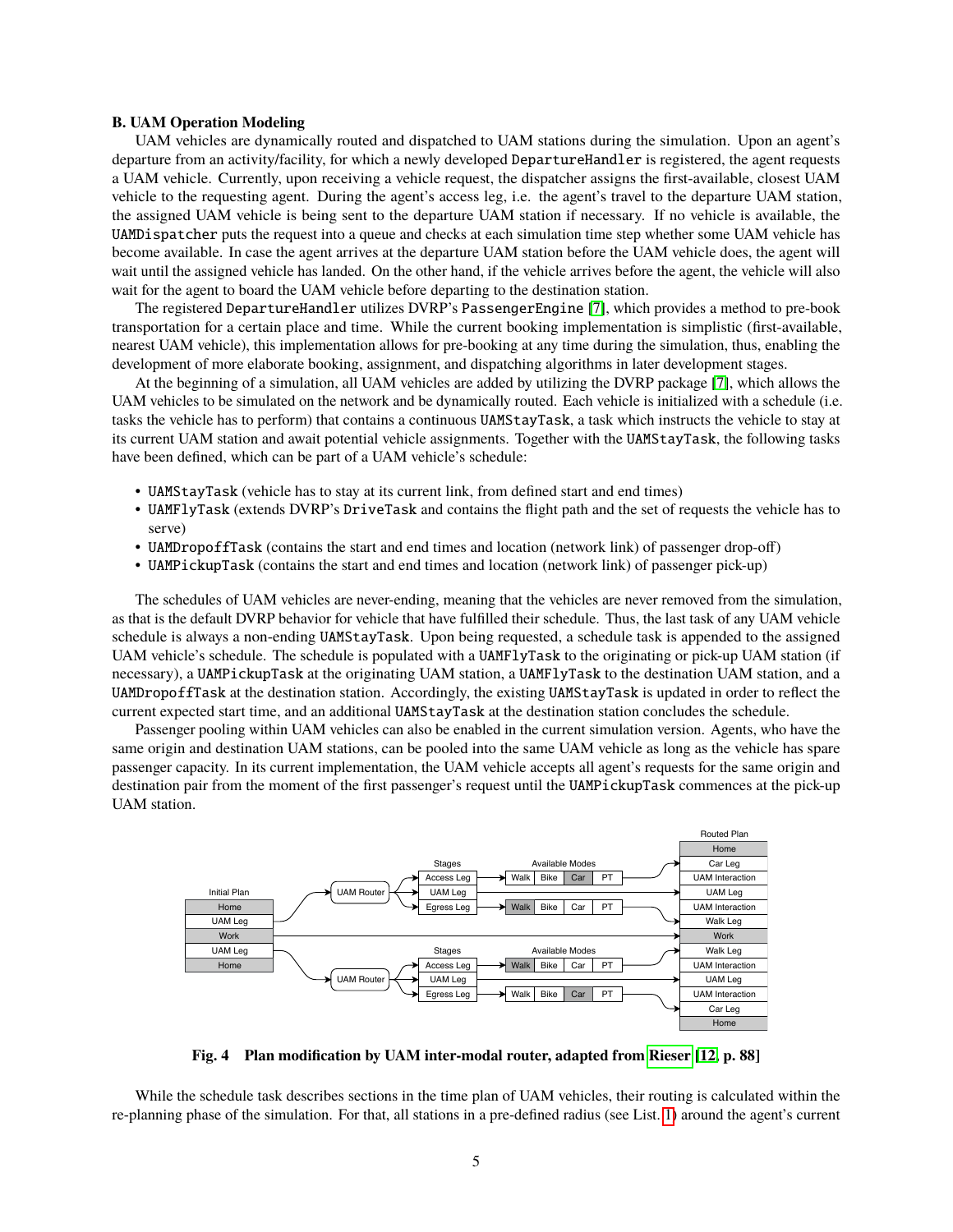location and target destination are selected as potential starting and ending UAM stations. Using Dijkstra algorithm, paths between all combinations of origin and destination UAM stations are retrieved. As indicated in Fig. [4,](#page-4-0) there are currently four UAM station access and egress alternatives for agents to use: walk, bike, car/taxi, and public transport (PT). The origin-destination pairs are combined with estimated access and egress legs from and to the respective UAM stations. Based on travel time and cost, the agent decides for the desired UAM departure and arrival UAM station and its respective access and egress modes.

Figure [4](#page-4-0) also illustrates the modification of agent's day plans by the UAM Router, where initial un-routed UAM legs are split into an access leg, a UAM leg (flight leg), and an egress leg. As described above, for both, the access and egress leg, the utilities of various transport modes are estimated to allow a suitable decision by the agent. The current UAM router implementation allows for different access and egress mode combinations. It might be the most suitable to, e.g., walk to the nearest UAM station but to take public transport to cover the distance from the destination UAM station to the agent's actual destination location. The potential attractiveness of various access and egress modes varies greatly with the placement of UAM stations, which might benefit certain modes over other, e.g. walking for UAM stations in residential areas or public transport for UAM station in close proximity to public transport hubs. The placement of UAM stations can be defined via the scenario configuration as explained hereafter.

#### **C. UAM Scenario Configuration**

MATSim, or rather the desired MATSim scenario, requires three additions to enable UAM usage within said scenario: (1) the addition of a UAM module within the scenario configuration, (2) the addition of a UAM infrastructure and vehicle definition file, and (3) the addition of UAM stations and flight links to the scenario network. Naming, structure, and formatting of parameter/XML-file additions are intended to follow the existing MATSim configuration's conventions for which [Horni and Nagel](#page-9-13) [\[14\]](#page-9-13) have been consulted.

#### *1. Addition of UAM Module in Scenario Configuration*

Listing [1,](#page-5-0) an excerpt from a UAM-enabled MATSim scenario configuration, provides an overview of the available parameters that can or must be defined within the MATSim scenario configuration file:

#### **Listing 1 Exemplary UAM module addition to scenario configuration**

```
<module name="uam" >
 <!-- Link to UAM input file containing UAM station and vehicle definitions
     --&><param name=" inputUAMFile " value="uam.xml" />
 <!-- List of transport modes available for UAM station access/egress -->
  <param name=" availableAccessModes " value="walk ,bike" />
 <!-- Duration for a passenger to (de-)board a UAM vehicle in [s] -->
  <param name=" pickupDuration " value="30.0" />
 <!-- Number of parallel UAM inter -modal router threads -->
 <param name=" parallelRouters " value="2" />
 <!-- UAM stations within this radius around origin/destination are available
      for UAM leg routing in [m] -->
  <param name=" searchRadius " value="5000.0" />
</module>
```
While the displayed values for both required parameters (inputUAMFile and availableAccessModes) are exemplary, the values of the optional parameters (pickupDuration, parallelRouters, and searchRadius) represent the parameters' default values. While there are only the pre-defined options of walk, bike, car, and pt for availableAccessModes to chose from in the current UAM extension, inputUAMFile can freely be chosen to point to the station and and vehicle definitions file either via a relative or absolute path.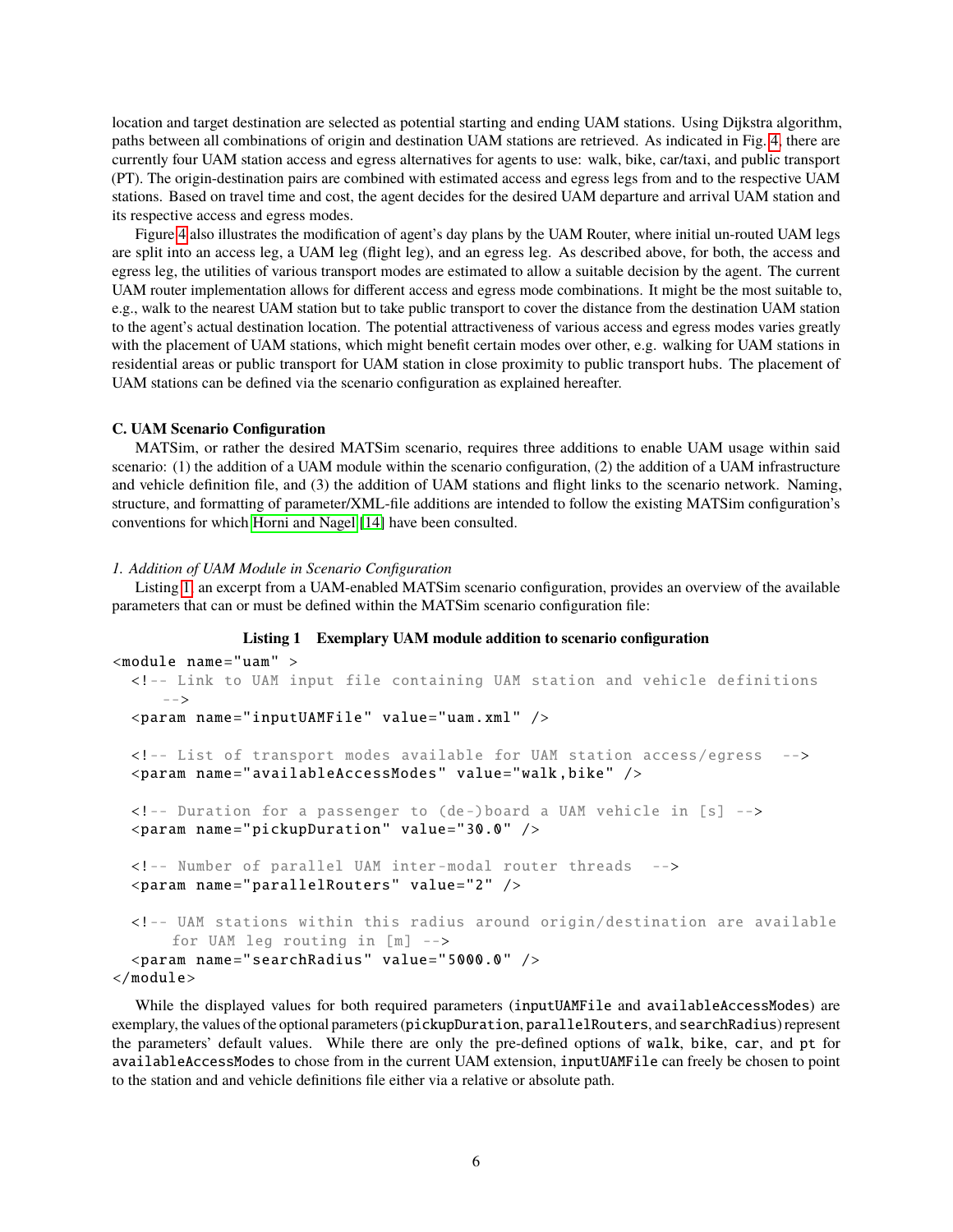*2. Addition of UAM Infrastructure and Vehicle Definition File*

The UAM definition file, as illustrated in List. [2,](#page-6-0) provides basic information on the placement and landing capacity of UAM stations, as well as the number and properties of vehicles:

```
Listing 2 Exemplary UAM definition file
\langle?xml version="1.0" encoding="utf-8"?>
<!DOCTYPE uam SYSTEM "src/main/ resources /dtd/uam.dtd">
<sub>uam></sub></sub>
  <stations><!-- UAM stations with identifiers , landing capacity , and connected
        network link -->
    \lestation id="01" landingcap="1" link="uam_sl-uam_st_01_ga-uam_st_01_fa" />
    <station id="02" landingcap="1" link="uam_sl-uam_st_02_ga-uam_st_02_fa" />
    \langle!-- [...] -->
  </stations >
  <vehicles >
    <!-- UAM vehilces with identifiers , passenger capacity , start/end times ,
        cruise and vertical speed , and initial UAM station -->
    <vehicle id="01" capacity="2" starttime="00:00:00" endtime="23:59:59"
        cruisespeed="42" verticalspeed="10" initialstation="01" />
    <vehicle id="02" capacity ="2" starttime ="00 :00:00" endtime="23 :59:59"
        cruisespeed="42" verticalspeed="10" initialstation="02" />
    \langle \cdot | - - | \cdot | \cdot | - - \rangle</vehicles >
\langle/uam\rangle
```
The infrastructure and vehicle definition file in XML-format contains the encompassing  $\langle$ uam> element which holds the <stations> and <vehicles> elements. Both of which serve as collections for the actual UAM stations and vehicles. The provided station properties reflect the before mentioned UAM station characteristics from Sec. [III.A,](#page-2-1) with a unique identifier, a vehicle landing capacity, and its location in the form of the closest network link. The exemplary link naming follows the logic network modeling logic as illustrated in Fig. [3,](#page-3-0) in which the UAM stations are linked to dedicated station links  $(\text{-}sl)$ , which connect the station's ground  $(\text{-}ga)$  and flight  $(\text{-}fa)$  access nodes. Similarly, the vehicles also provide the before mentioned properties of a unique identifier, passenger capacity, start and end times, cruising speed, vertical speed, and the vehicle's initial starting station. The exemplary speeds above are provided in meters per second. The number of stations and vehicles can be set by adding or removing station or vehicle elements.

#### *3. Addition of UAM Stations and Flight Links to Scenario Network*

Finally, the conventional MATSim scenario's network has to be extended with UAM nodes and links. Listing [3](#page-6-1) shows exemplary additions of UAM nodes and links in the, otherwise, conventional network structure. For clarity, road nodes and links have been omitted from List. [3.](#page-6-1)

## **Listing 3 Exemplary network file with UAM nodes and links**

```
<?xml version="1.0" encoding="UTF -8"?>
<!DOCTYPE network SYSTEM "http: // www.matsim.org/files/dtd/ network_v1 .dtd">
<network><nodes >
    <!--- UAM nodes with identifiers and x, y, and z (height) coordinates-->
    \langlenode id="uam_st_01_ga" x="10" y="5" z="0" />
    <node id=" uam_st_01_fa " x="10" y="5" z="0" />
    \langlenode id="uam_st_01_fl" x="10" y="5" z="500" />
    <node id=" uam_st_02_ga " x="20" y="0" z="0" />
    <node id=" uam_st_02_fa " x="20" y="0" z="0" />
    \langlenode id="uam_st_02_fl" x="20" y="0" z="500" />
    \langle!-- [...] -->
```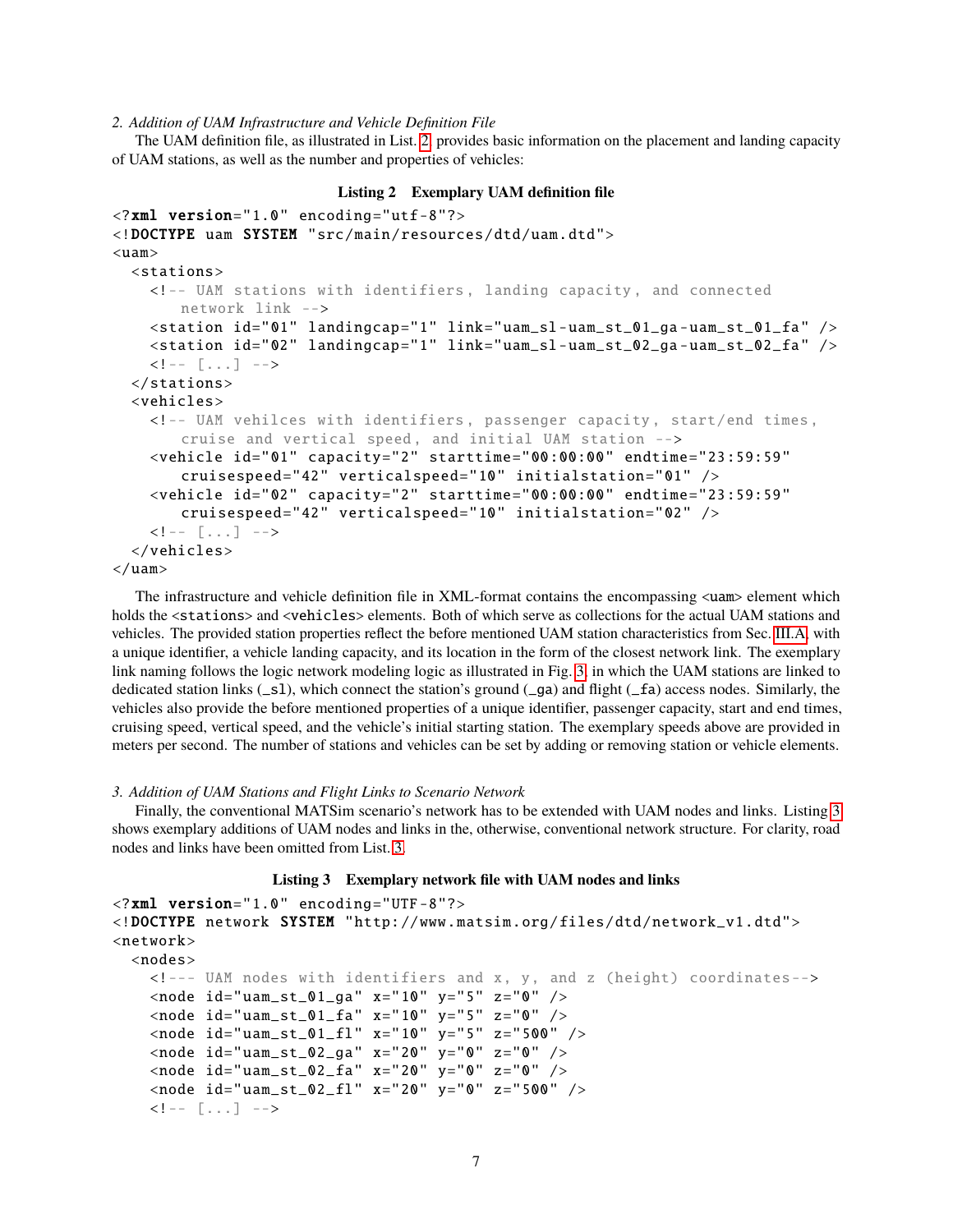```
<!--- Road nodes (conventional MATSim road nodes) -->
    \langle!-- [...] -->
  </nodes >
  <links><!--- UAM links with identifier , origin and destination nodes , length ,
       hourly throughput, free-flowing speed limit, number of parallel lanes,
        and allowed transport modes -->
    <link id="uam_gl -road_01 - uam_st_01 " from="road_01" to=" uam_st_01_ga "
       length="50" capacity="999" freespeed="10" permlanes="1" modes="car" />
    <link id="uam_gl -uam_st_01_ga -road_01" to="road_01" from=" uam_st_01_ga "
       length="50" capacity="999" freespeed="10" permlanes="1" modes="car" />
    <link id="uam_sl -uam_st_01_ga - uam_st_01_fa " from=" uam_st_01_ga " to="
       uam_st_01_fa" length="1" capacity="999" freespeed="10" permlanes="1"
       modes="car, uam" />
    <link id="uam_sl -uam_st_01_fa - uam_st_01_ga " to=" uam_st_01_ga " from="
       uam_st_01_fa" length="1" capacity="999" freespeed="10" permlanes="1"
       modes="car ,uam" />
    <link id="uam_vl -uam_st_01_fa - uam_st_01_fl " from=" uam_st_01_fa " to="
       uam_st_01_fl" length="500" capacity="999" freespeed="99" permlanes="1"
        modes="uam" />
    <link id="uam_vl -uam_st_01_fl - uam_st_01_fa " to=" uam_st_01_fa " from="
       uam_st_01_fl" length="500" capacity="999" freespeed="99" permlanes="1"
        modes="uam" />
    \langlelink id="uam_hl-uam_st_01_fl-uam_st_02_fl" from="uam_st_01_fl" to="
       uam_st_02_fl" length="2000" capacity="999" freespeed="99" permlanes="1
       " modes="uam" /\langlelink id="uam_hl-uam_st_02_fl-uam_st_01_fl" to="uam_st_01_fl" from="
       uam_st_02_fl" length="2000" capacity="999" freespeed="99" permlanes="1
       " modes="uam" /\langle!-- [...] -->
    <!--- Road links (conventional MATSim road links) -->
    \langle!-- [...] -->
  \langle/links>
\langle/network>
```
In the shown example, two UAM stations have been defined, each consisting of three nodes: a ground access node (\_ga), a flight access node (\_fa), and one flight level (\_fl) (c.f. Fig. [3\)](#page-3-0). Multiple flight levels could be defined with additional nodes on different heights (i.e. z values). All nodes that–combined–make up a single UAM station have been defined with equal x and y values.

With regards to UAM links, the above example, List. [3.](#page-6-1), first illustrated the connection of the UAM station's ground access node to and from a conventional road network node via ground links (uam\_gl). These two links are followed by the station links (uam\_sl) in both directions between the ground and flight access nodes, one of which is used for UAM stations to attach to. Thereafter follow the vertical flight link from the flight access to the flight level node ( $\text{uam_v1}$ ), to enable vehicles to start and land vertically. Finally, the flight level nodes are connected to other flight level nodes via horizontal flight links (uam\_hl) to create a fully connected UAM network. In its current implementation, the link identifiers are used for deciding whether a UAM vehicle has to traverse it vertically or horizontally.

With the described methodology of UAM network encoding, different types of network structures can already be defined and, thus, simulated. Fig. [5](#page-8-0) shows two exemplary types of UAM networks which have been set up for the MATSim scenario Sioux Falls by [Hörl](#page-9-14) [\[15\]](#page-9-14). Fig. [5a](#page-8-0) represents a direct, point-to-point network structure–where each UAM station is directly connected to each other station–, whereas Fig. [5b](#page-8-0) represents an indirect, centralized network in which each UAM flight has to pass a central node. While the latter is an impractical scenario, it shows the versatility of MATSim's network configuration and already allows to model no-fly-zones, height restrictions, or desired flight paths along, e.g., rivers or highways.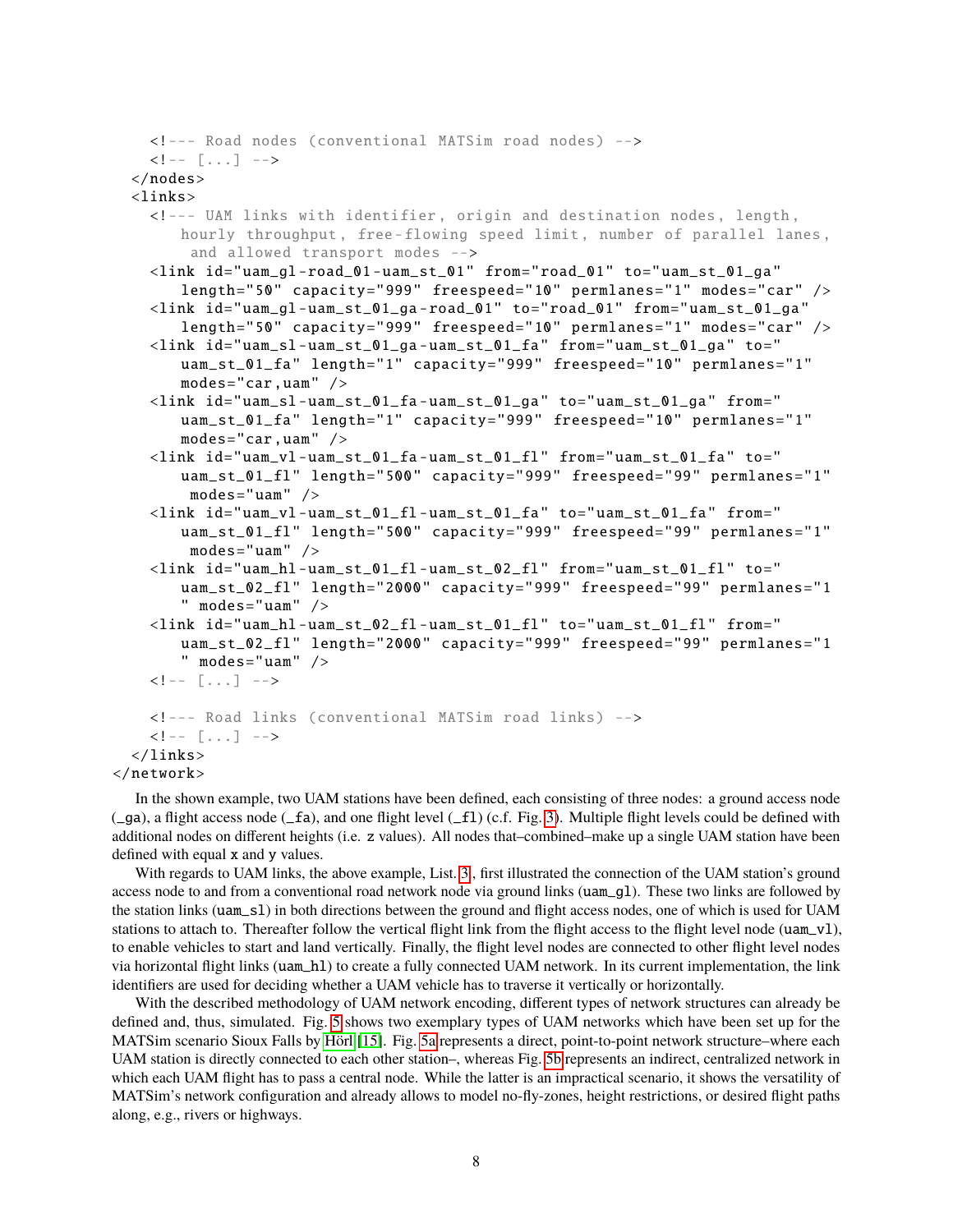<span id="page-8-0"></span>

**Fig. 5 Illustration of different UAM network structures for Sioux Falls**

### **D. Further Extension**

The UAM extension in its current implementation uses–partly drastic–simplifications, such as the mutual exclusive flight behavior of either vertical or horizontal flight or vehicle distribution without any optimization towards ensuring balanced vehicle availability. Thus, continuous development is planned to enhance the current UAM extension version with additional and more elaborate features such as:

- Modeling of charging and refueling: UAM vehicles are not only bound to a certain maximum mission range, yet also to recharging/refueling–depending on their energy source for propulsion. The need and time required for charging/refueling should be considered in future implementations.
- Elaborate vehicle-sharing algorithm: Currently, pooling follows a simple logic of combining similar UAM transport requests that occur within a short period of time. In later version, intelligent pooling should be provided where various passenger requests can be combined with differing origin and destination stations, where passengers enter/leave the UAM vehicle at, e.g., intermediary stops.
- Elaborate vehicle distribution algorithm: While unused UAM vehicle currently await new assignments at the destination station of their last trip, an algorithm should be implemented that anticipates demand and redistributes vehicles to stations that are expected to experience vehicle capacity bottlenecks.
- Elaborate station capacities: While landing capacities can already be defined, more parameters are required to reflect the different types and sizes of UAM infrastructure, e.g. passenger throughput, parking capacities for UAM vehicles and cars, different mode-dependent access times. Thus, UAM infrastructure modeling is to be enhanced in further development.
- Differentiating UAM pricing: Currently, usage of all UAM vehicle is priced the same. The current ability to define different UAM vehicle types will only be able to have realistic influence on passenger decisions if pricing can be different for each vehicle based, e.g., on the vehicles speed and capacity.

While the above-listed items provide an overview of the major planned additions, the list is absolutely not exhaustive. There are many more intricacies of UAM and its integration into existing transport systems that merit their own consideration, development, and implementation.

# **IV. Conclusion**

The documentation of the UAM extension for MATSim and its methodology for simulating the use of on-demand VTOL vehicle in urban transport environments, so-called Urban Air Mobility, is being presented. UAM simulation requires modeling of UAM infrastructure, its vehicles, network, and operations. Building upon the existing DVRP extension for MATSim, an early UAM extension can be outlined and explained in its functioning. While the presented